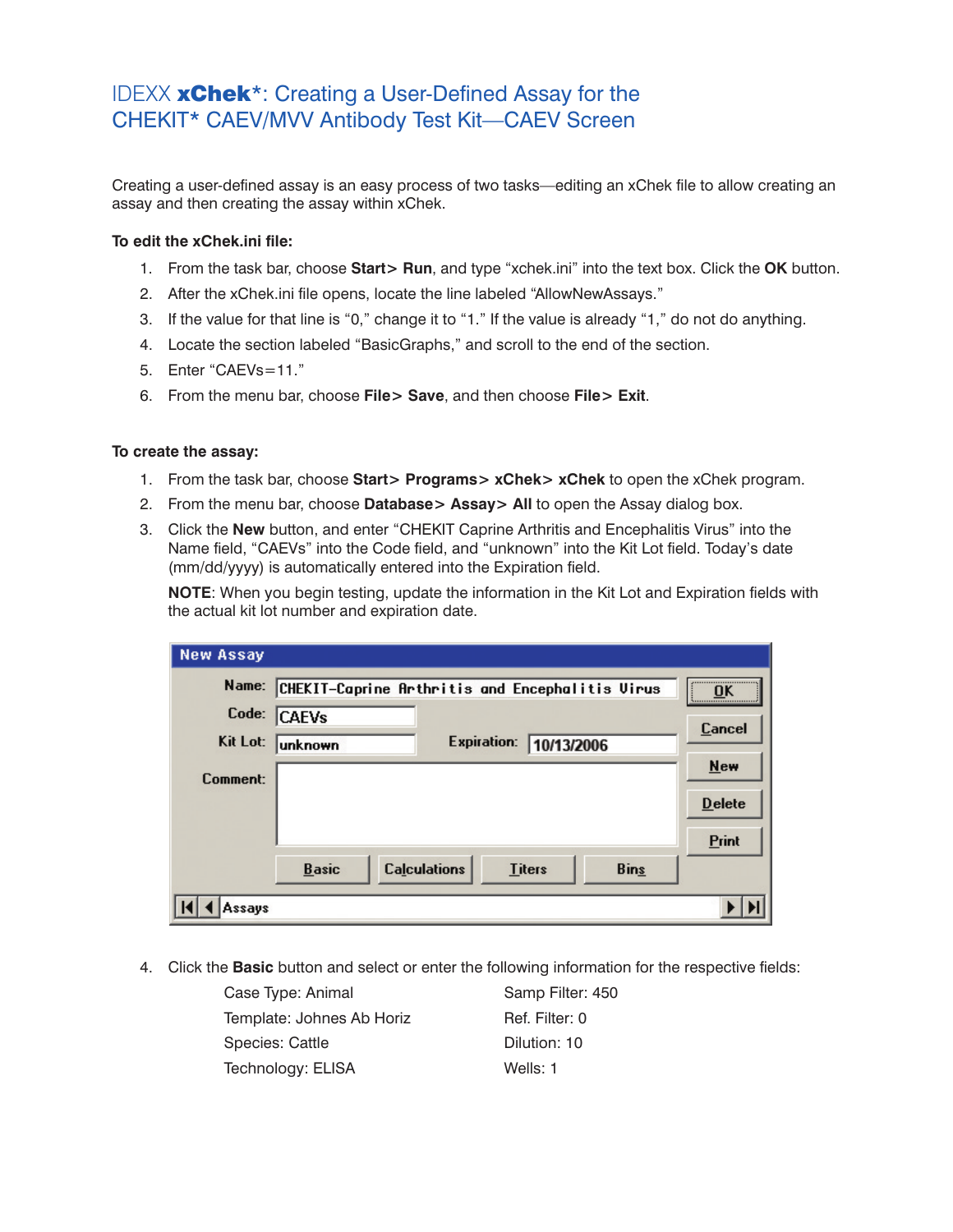| <b>New Assay</b>  |                                                |                         |        |
|-------------------|------------------------------------------------|-------------------------|--------|
| Case Type: Animal |                                                | Samp Filter: 450        |        |
|                   | Template: Johnes Ab Horiz $\boxed{\mathbf{y}}$ | Ref Filter: $\boxed{0}$ | OK     |
| Species: Cattle   |                                                | Dilution: 10            | Cancel |
| Technology:       | <b>ELISA</b>                                   | Wells: $\sqrt{1}$       |        |

- 5. Click **OK** to save the settings.
- 6. Click the **Calculations** button and select or enter the following information:

Formulas:

"S" Part of Ratio: Sample1 - Negative

"P" Part of Ratio: Positive - Negative

"N" Part of Ratio: None

Blocking Factor: None

First Calculation:

Variable: S/P

Positive Cutoff: 0.4

Suspect Cutoff: 0.3

Comparison: >=

**NOTE:** xChek does not support the Value % calculation. Instead, xChek calculates an S/P value. The cutoff values have been updated to match the new calculation, and the interpretation is the same.

| <b>New Assay</b>                |                     |                               |               |
|---------------------------------|---------------------|-------------------------------|---------------|
| <b>Formulas</b>                 |                     |                               |               |
| "S" Part of Ratio:              | Sample1 - Negative  |                               | OK            |
| "P" Part of Ratio:              | Positive - Negative |                               | <b>Cancel</b> |
| "N" Part of Ratio:              | None                |                               |               |
| <b>Blocking Factor:</b>         | <b>None</b>         |                               | Reset         |
|                                 |                     |                               |               |
| <b>First Calculation</b>        |                     | <b>Second Calculation</b>     |               |
| Variable:<br>ls/P               |                     | Variable:                     | None          |
| <b>Positive Cutoff:</b><br>10.4 |                     | <b>Positive Cutoff:</b><br>10 |               |
| <b>Suspect Cutoff:</b><br> 0.3  |                     | <b>Suspect Cutoff:</b><br>In  |               |
| Comparison:                     |                     | Comparison:                   | None          |
|                                 |                     |                               |               |

7. Click **OK** to save these settings, and then click the **OK** button to save the assay to the database. You can now test for antibodies against Caprine Arthritis and Encephalitis virus using the xChek Assay Management System.

**NOTE:** xChek does not evaluate controls or results for validity when you use a user-defined assay. You must evaluate the results from each assay in accordance with good laboratory practices. To evaluate your assay validity, please refer to the Results section in the insert provided with this test kit.